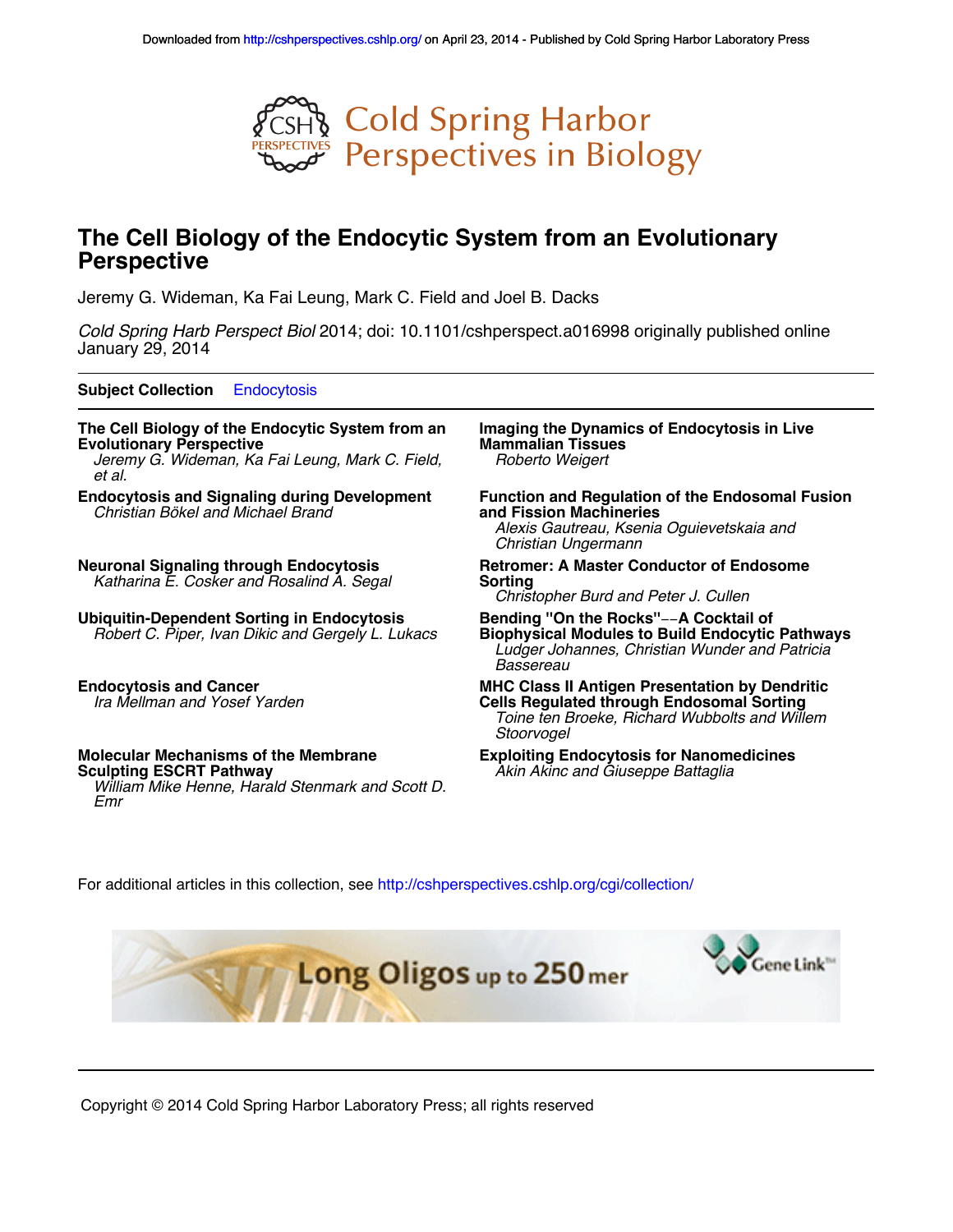### **Endocytosis Cargo Recognition in Clathrin-Mediated**

*Linton M. Traub and Juan S. Bonifacino* **Synaptic Vesicles**

### **Biogenesis Lipid Sorting and Multivesicular Endosome**

*Christin Bissig and Jean Gruenberg*

## **Biology: Defining Molecularly Heterogeneous Presynaptic Membrane Retrieval and Endosome**

*Cohen, et al. Jennifer R. Morgan, Heather Skye Comstra, Max*

For additional articles in this collection, see<http://cshperspectives.cshlp.org/cgi/collection/>



Copyright © 2014 Cold Spring Harbor Laboratory Press; all rights reserved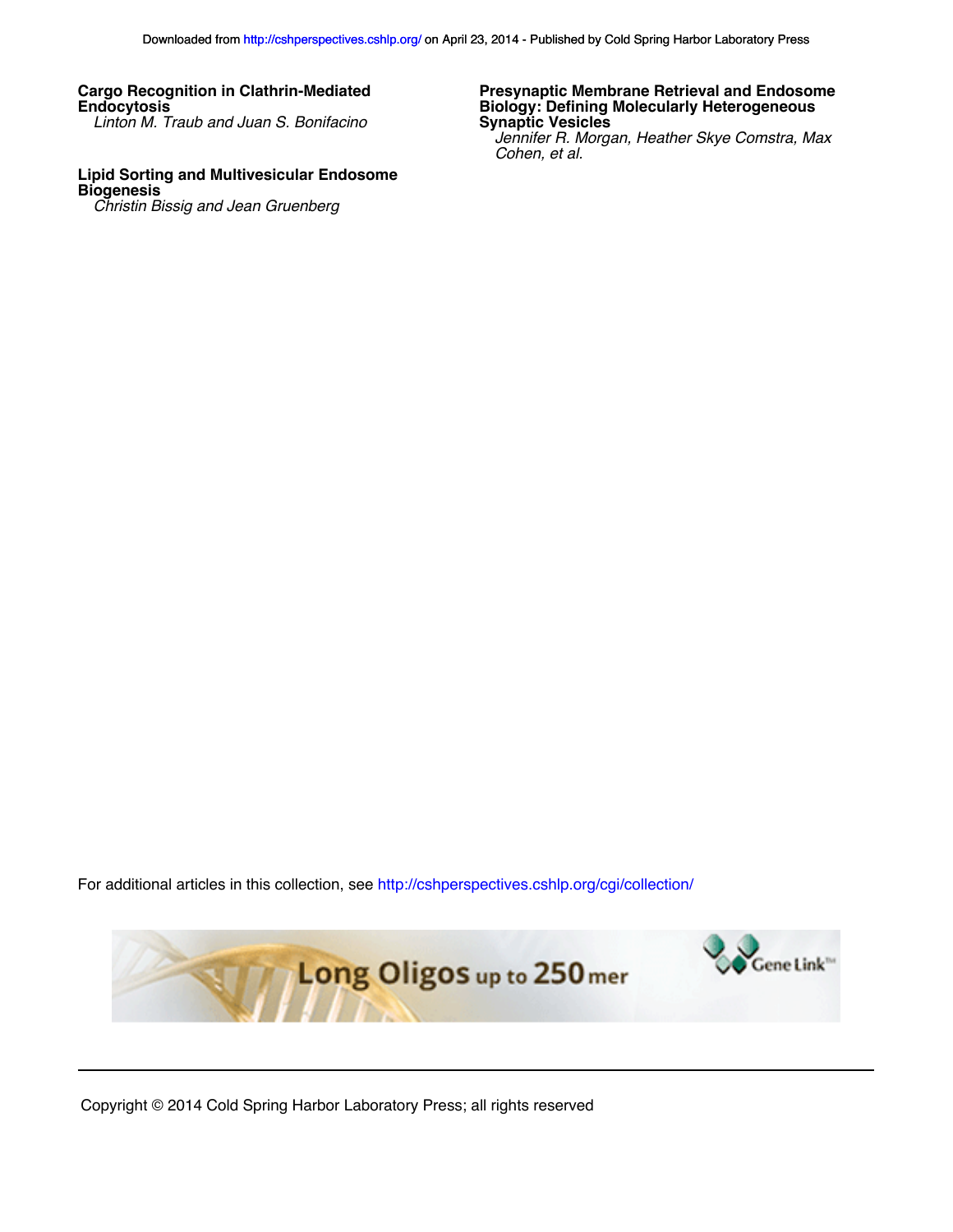# The Cell Biology of the Endocytic System from an Evolutionary Perspective

### Jeremy G. Wideman $^{1,2}$ , Ka Fai Leung $^3$ , Mark C. Field $^3$ , and Joel B. Dacks $^1$

<sup>1</sup>Department of Cell Biology, Faculty of Medicine and Dentistry, University of Alberta, Edmonton, Alberta T6G 2H7, Canada

 $^2$ Department of Science, Augustana Faculty, University of Alberta, Camrose, Alberta T4V 2R3, Canada

<sup>3</sup>Division of Biological Chemistry and Drug Discovery, University of Dundee, Dundee, Scotland DD1 5EH, United Kingdom

Correspondence: dacks@ualberta.ca

Evolutionary cell biology can afford an interdisciplinary comparative view that gives insights into both the functioning of modern cells and the origins of cellular systems, including the endocytic organelles. Here, we explore several recent evolutionary cell biology studies, highlighting investigations into the origin and diversity of endocytic systems in eukaryotes. Beginning with a brief overview of the eukaryote tree of life, we show how understanding the endocytic machinery in a select, but diverse, array of organisms provides insights into endocytic system origins and predicts the likely configuration in the last eukaryotic common ancestor (LECA). Next, we consider three examples in which a comparative approach yielded insight into the function of modern cellular systems. First, using ESCRT-0 as an example, we show how comparative cell biology can discover both lineage-specific novelties (ESCRT-0) as well as previously ignored ancient proteins (Tom1), likely of both evolutionary and functional importance. Second, we highlight the power of comparative cell biology for discovery of previously ignored but potentially ancient complexes (AP5). Finally, using examples from ciliates and trypanosomes, we show that not all organisms possess canonical endocytic pathways, but instead likely evolved lineage-specific mechanisms. Drawing from these case studies, we conclude that a comparative approach is a powerful strategy for advancing knowledge about the general mechanisms and functions of endocytic systems.

The endomembrane system mediates trans-port of lipids, proteins, and other molecules to the various locations in the eukaryotic cell. It also underlies the interactions with the extracellularenvironment, presenting material at the cell surface as well as secreting and internalizing material. In modern cells, these latter aspects are important for signal transduction, surface remodeling, and nutrient acquisition. Just as these abilities are crucial to modern cells, they were likely equally important for the very first eukaryotes as they underwent speciation from prokaryotic-like ancestors via niche competition in the ancient world (Cavalier-Smith 2002). Under-

Editors: Sandra L. Schmid, Alexander Sorkin, and Marino Zerial

Additional Perspectives on Endocytosis available at www.cshperspectives.org

Copyright @ 2014 Cold Spring Harbor Laboratory Press; all rights reserved; doi: 10.1101/cshperspect.a016998 Cite this article as Cold Spring Harb Perspect Biol 2014;6:a016998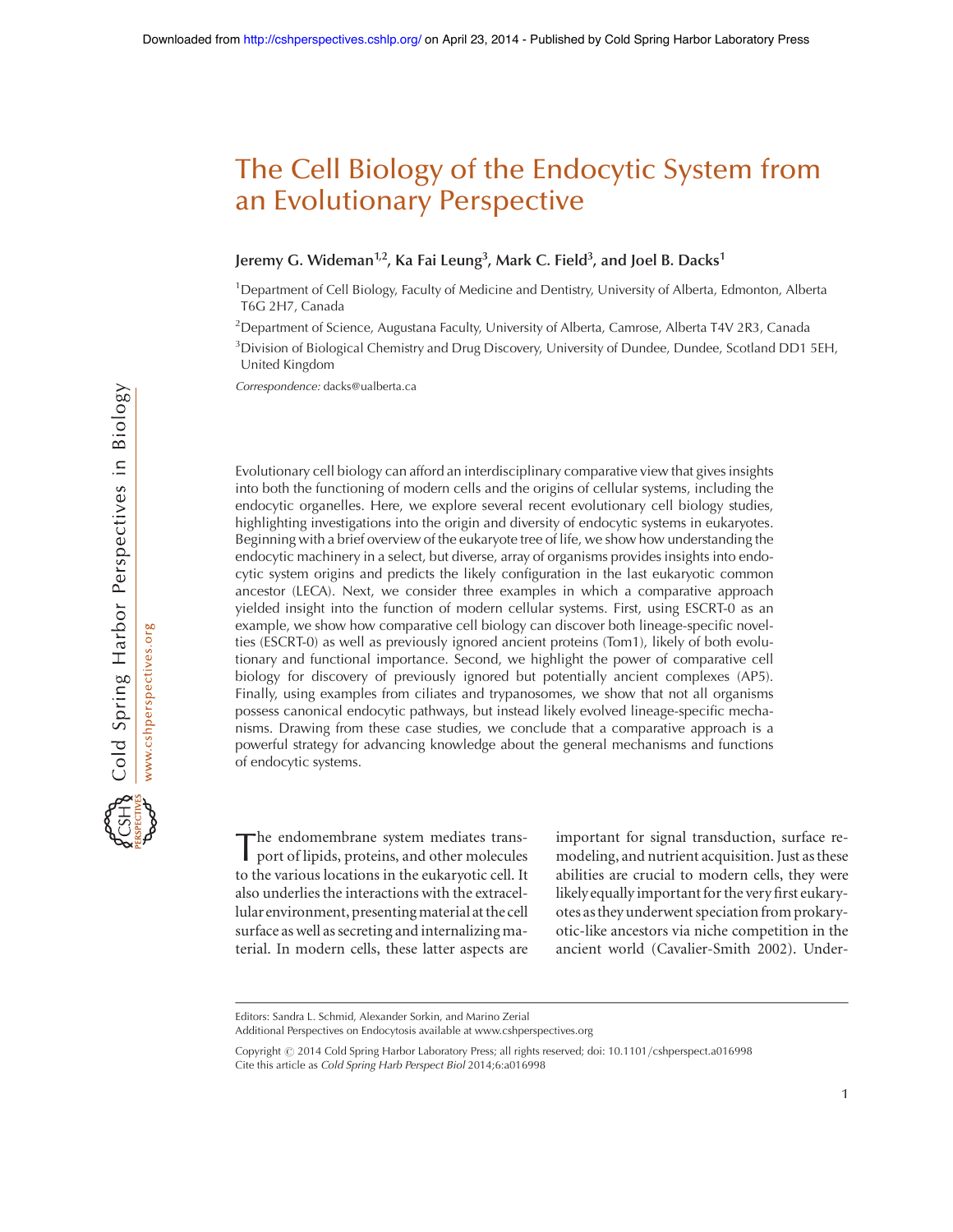standing the events and biological processes involved in the evolution of the membranetrafficking system in general, and the endocytic system in particular, gives us insights into landmark events in our cellular past.

Evolutionary insight about cellular phenomenon is derived from two basic types of comparative study: from molecular cell biological analyses of increasingly tractable model organisms across the diversity of eukaryotes, and by computational analyses of genomic information (i.e., the genes encoding the membranetrafficking machinery). Whereas the information gathered from taking this comparative, or evolutionary cell biology, approach (Brodsky et al. 2012) is valuable for evolutionary content, these same analyses are potentially highly valuable in understanding basic cell biology, a benefit that is perhaps less obvious and hence less appreciated. In this article, we frame what has been learned about the evolution of the endocytic system, in the dual context of what it tells us about ancient cells together with what it can tell us about modern ones. We begin with a brief introduction to eukaryotic diversity and the evolution of the membrane-trafficking system. We then delve into the evolution of specific endocytic factors to illustrate the ways in which cell biologists of all stripes can benefit from the emerging field of evolutionary cell biology.

### EUKARYOTIC DIVERSITY AND THE EVOLUTION OF THE EUKARYOTIC MEMBRANE-TRAFFICKING SYSTEM

The possession of a true endocytic system is likely restricted to and ubiquitous in the eukaryote domain (Fig. 1). This domain can be divided into six taxonomic supergroups (Walker et al. 2011; Adl et al. 2012). The Opisthokonta comprise animals, fungi, and their unicellular relatives. The Amoebozoa include slime molds, for example, Dictyostelium discoideum, and many familiar amoebae, including the pathogen Acanthamoeba castellanii and the archetypal amoebozoan Amoeba proteus. The Amoebozoa and



Figure 1. Endocytic proteins as distributed across the eukaryotic supergroups. Some factors, such as the ESCRT-I, -II, -III, and -III-associated proteins, are found in most or all the lineages and thus deduced as being present in the ancestor of eukaryotes (filled blue circle). Other factors, such as ESCRT-0 or the trypanosome-clathrin machinery, are found in a narrowly distributed range of lineages and are thus deduced as arising more recently (open circles). Because the exact relationship of the CCTH and SAR lineages is currently unresolved, these are grouped as a single supergroup. (Blue) Gains of proteins; (red) losses. Although AP5, Tom1-esc, and sortilin all have more complicated distributions, to illustrate ancient factors lost in opisthokonts, only the loss of TBCrootA is shown. For the full details of the evolutionary history of these proteins, see Herman et al. (2011), Hirst et al. (2011), and Koumandou et al. (2011).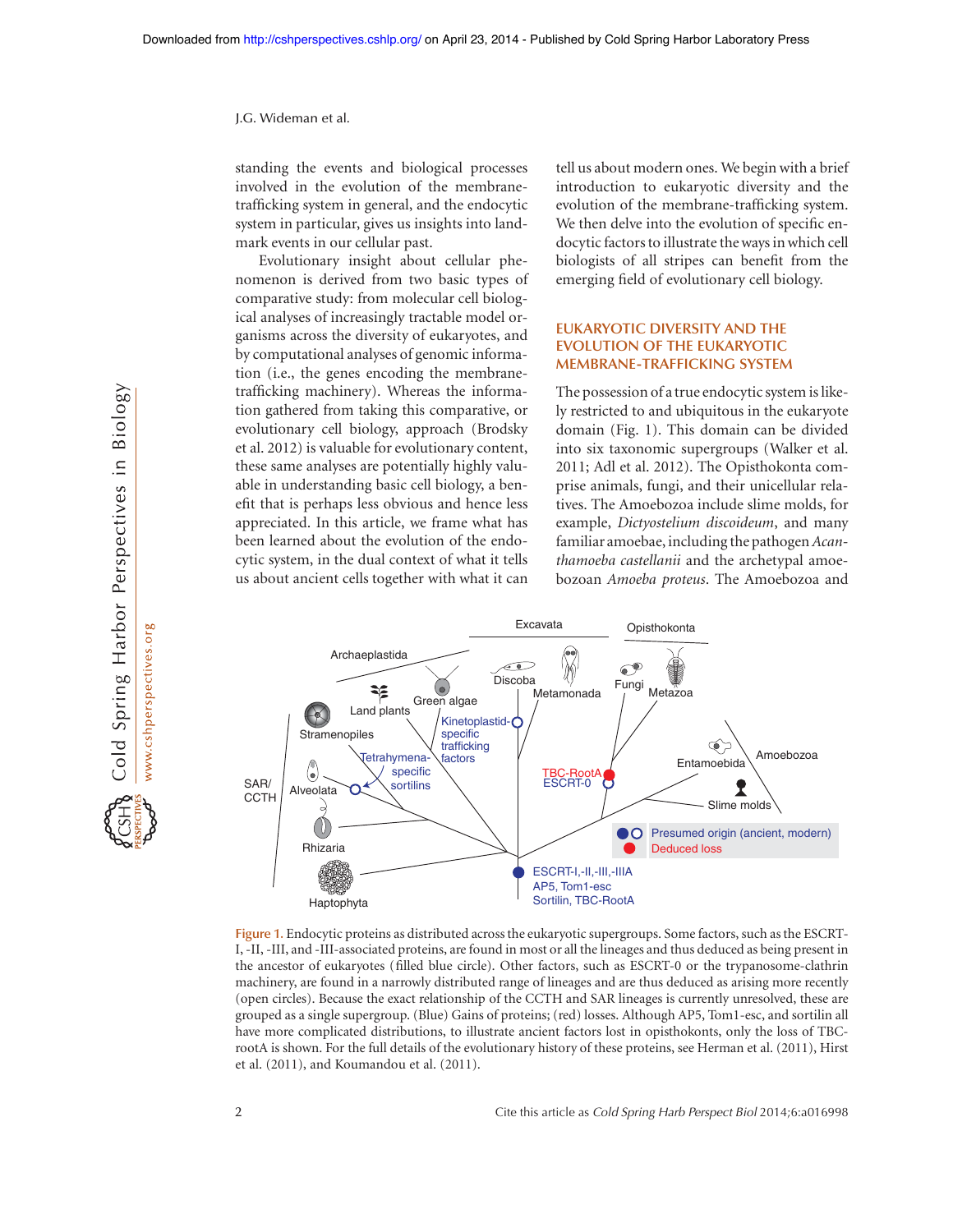Cold Spring Harbor Perspectives in Biology www.cshperspectives.org Opisthokonta are clearly sister to one another and likely form a megaclade, recently renamed Amorphea (Adl et al. 2012). The Archaeplastida include land plants and the red and green algae. The SAR supergroup is composed of Stramenopiles, Alveolates, and the understudied Rhizaria. Stramenopiles include brown algae (e.g., kelp), oomycetes (e.g., the blight causing the Irish potato famine, Phytophthora infestans), and diatoms. The Alveolates include ciliates (e.g., Paramecium and Tetrahymena), dinoflagellates (protists that cause red tides), and the parasitic apicomplexans (e.g., the malaria parasite, Plasmodium falciparum and Toxoplasma gondii). The Rhizaria include diverse organisms such as Radiolaria, Foraminifera, and Cercozoa. The CCTH supergroup includes cryptophytes, centrohelids, telonemids, and the oceanographically important haptophytes. The Archaeplastida and SAR supergroups were postulated to be sister to one another, and along with lineages within the CCTH supergroup, to form a megaclade termed Diaphoratickes (Adl et al. 2012), but new analyses have brought the unity of CCTH and the respective relationships of the component taxa to the rest of the Diaphoratickes into question (Burki et al. 2012). Finally, the supergroup Excavata lies between the megaclades Amorphea and Diaphoratickes (Hampl et al. 2009), although the monophyly of this supergroup is also currently debated (Zhao et al. 2012). This group includes several protist taxa including the free-living Naegleria gruberi as well as some familiar parasites including trypanosomes (the causative agents of African sleeping sickness and Chagas disease), Giardia intestinalis, and the sexually transmitted pathogen Trichomonas vaginalis. The relationship between these groups, the placement of cell biologically interesting orphan taxa (e.g., Collodictyon), and the placement of the eukaryotic root are all questions of intense interest and importance, because accurate systematics is a bedrock of biology.

### GENERALIZABILITY OF THE ENDOCYTIC **SYSTEM**

Regardless of the precise relationship of the eukaryotic supergroups, examination of the membrane-trafficking machinery of diverse organisms and comparisons with the better studied model systems of animals, fungi, and plants have provided insights relevant to both modern and deduced ancient cells. The basic principle is that the evolutionary pattern of conservation (Fig. 1) can indicate if a protein or protein complex is ancient (found across the diversity of eukaryotes) or derived more recently (found in only a restricted subset).

Such analyses indicate that most of the structural features and basic processes of the membrane-trafficking system are present in diverse eukaryotes (Roger 1999; Lee et al. 2000). This includes organelles such as the endoplasmic reticulum (ER), the Golgi, peroxisomes, lysosomes, early and late endosomes, and multivesicular bodies, as well as processes such as phagocytosis, endocytosis, and membrane recycling. Microscopic examination of some organisms, like Giardia, suggested that they lacked major aspects of the membrane trafficking, and particularly the Golgi complex, and, were at one point thought to be members of deeply diverging lineages retaining primitive cellular states (Cavalier-Smith 1987). However, the discovery of highly reduced Golgi-derived organelles and genes encoding Golgi-related proteins in these organisms (Mowbrey and Dacks 2009 and references therein) solidified the model that the Golgi complex and many other features of the endomembrane system are, indeed, ancient features and were present in the last eukaryotic common ancestor (LECA).

The endocytic system encompasses many aspects of the endomembrane system, including processes involving plasma membrane uptake, sorting of molecules at the endosomes, and either recycling back to the plasma membrane or entry into the degradative/lysosomal pathway (Fig. 2). Although similar processes are observed in diverse organisms, their homology at the molecular level is not always clear; that is, are these activities really using proteins retained from an ancient common set or is the apparent conservation actually an example of convergence?

Comparative genomics analysis suggests that much of the molecular machinery involved in conferring specificity and function to mem-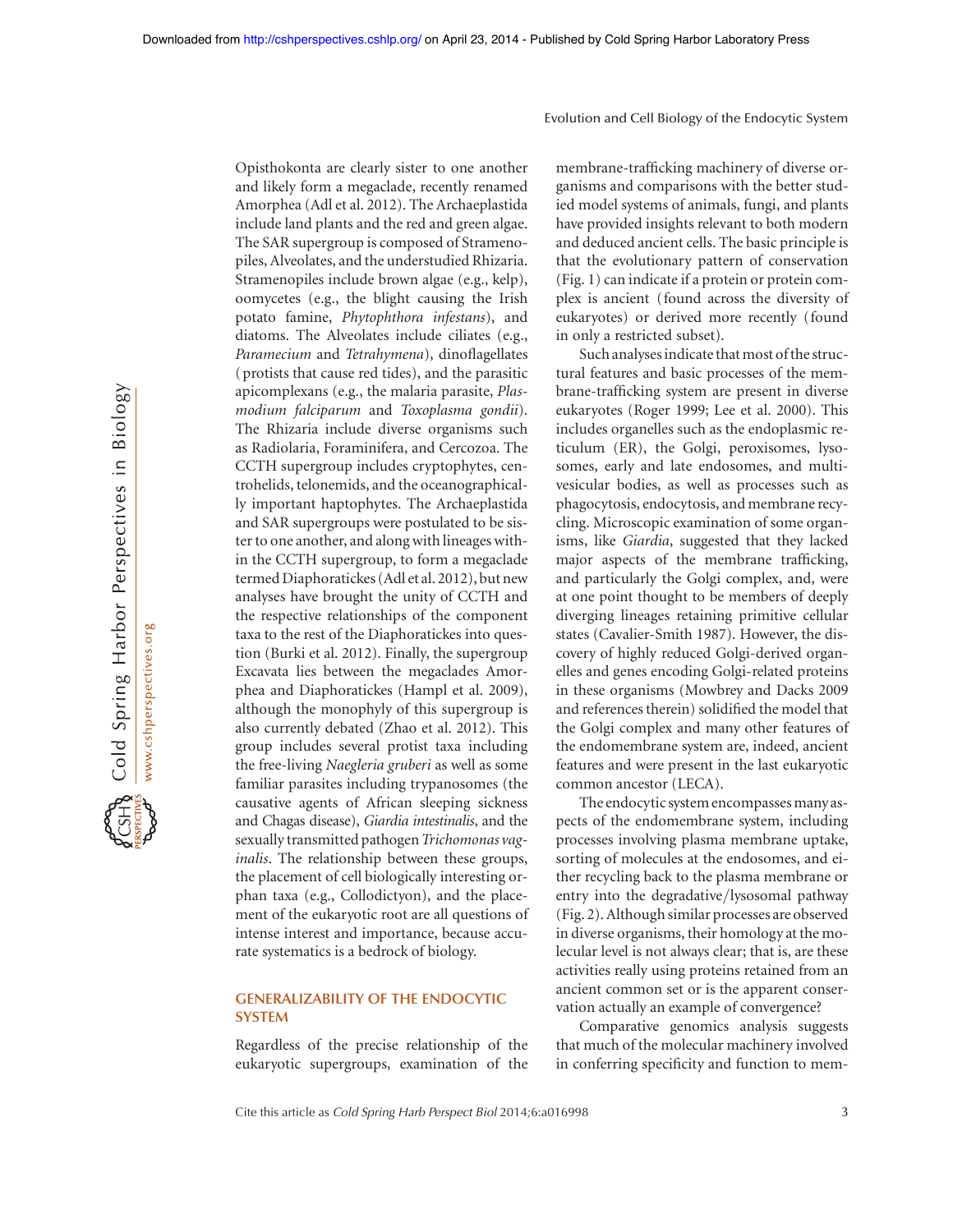



Figure 2. Endomembrane organelles and vesicle trafficking pathways. The general locations of endocytic factors discussed in detail (ESCRTs, the adaptin 5 complex, and clathrin complexes) are shown on a simplified cartoon of the endomembrane organelles in the eukaryotic cell.

brane trafficking is evolutionarily ancient. The known major protein families involved in endocytic pathways were all present in the LECA. Specifically, clathrin, epsinR, eps15R, AP180, AP1 to 5, Fab1, Vps34, Syntaxins, SNAREs, SM proteins, ArfGAPs, TBC Rab-GAPs, most components of the HOPS, GARP, ESCRT and retromer complexes, and several classes of GTPases, including Rabs, Arfs, Sar1, and Arls, are present in organisms across the eukaryote lineage (Koumandou et al. 2013, and references therein). From these studies, the LECA appears to have had an endocytic system of similar complexity to that of many extant taxa and that may have exceeded the complexity of some important modern organisms, including Saccharomyces cerevisiae and Trypanosoma brucei. Conversely, these studies also uncovered proteins that, although important to familiar model organisms, are lineage-specific novelties. For example, epsin, eps15, Dab2, GGA, the stonins, and caveolin (Field et al. 2007) all have distributions restricted to either the metazoa or opisthokonts.

This work also suggested some of the evolutionary mechanisms by which the endomembrane system grew in complexity between the first eukaryotic common ancestor to LECA. The organelle paralogy hypothesis (OPH) proposes that the increase in complexity was caused by iterative gene duplications, followed by sequence divergence and neofunctionalization in multiple interacting proteins encoding organelle identity and pathway specificity (Dacks and Field 2007; Dacks et al. 2008). The hypothesis is based largely on phylogenetic patterns of paralogous gene families of such organellespecific trafficking factors (Rabs, Syntaxins, adaptins, Arf-GAPs). A key analysis (Dacks et al. 2008) showed that, whereas most of the gene duplications giving rise to these paralogs predate the LECA (Boehm and Bonifacino 2001; Pereira-Leal and Seabra 2001; Dacks and Doolittle 2002, 2004; Elias et al. 2012; Schlacht et al. 2013), several distinct lineage-specific expansions of endocytic proteins occurred after the primary eukaryote radiation into the major supergroups. For example, further specialization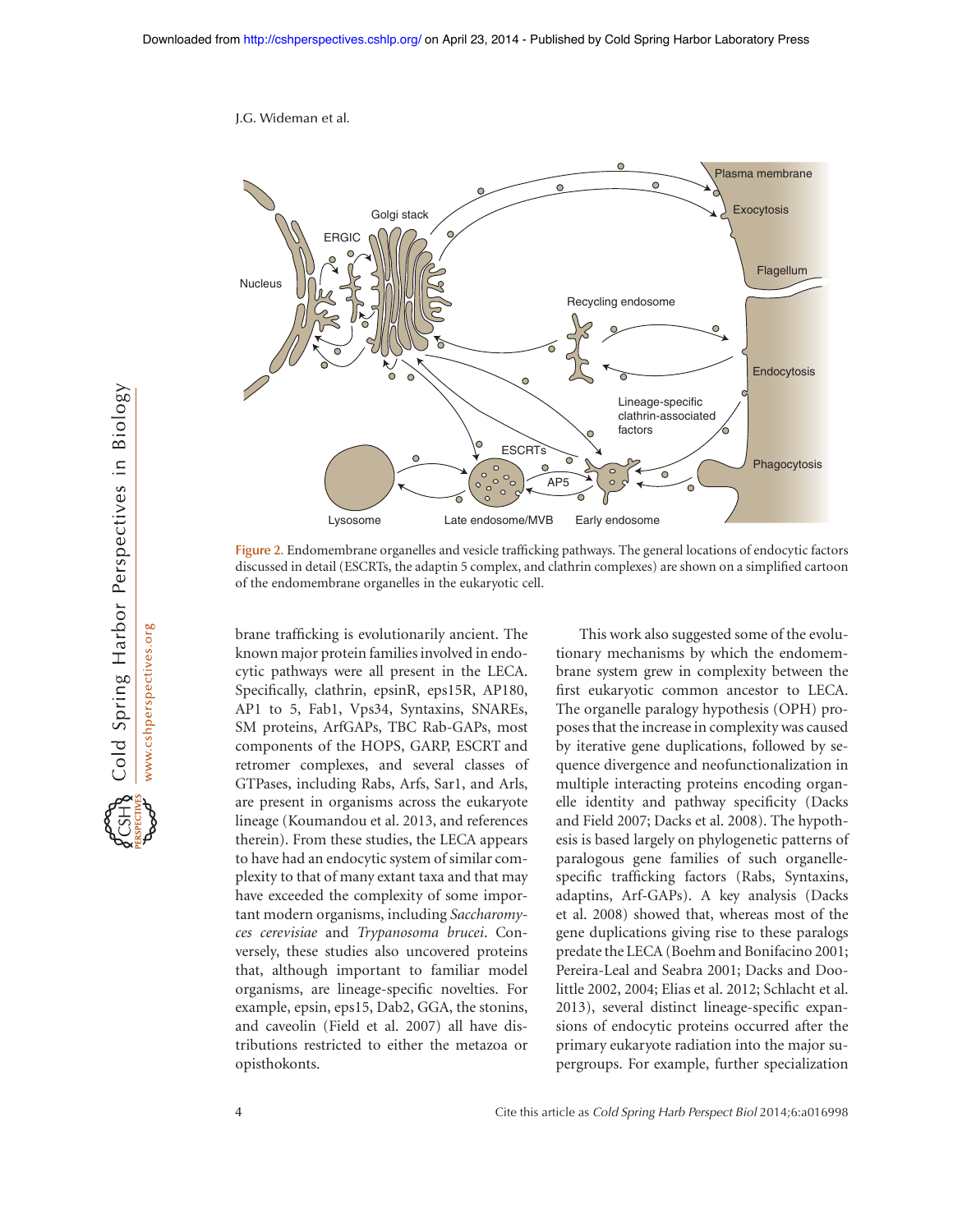Cold Spring Harbor Perspectives in Biology www.cshperspectives.org of early endosomal compartments is modulated by multiple isoforms of Rab5 in humans and trypanosomes. However, it was shown that the Rab5 isoforms in these diverse organisms are paralogs (homologous owing to lineage-specific gene duplications) and not orthologs (homologous owing to vertical inheritance), and the Rab5 expansions occurred independently in each lineage (Field et al. 1998; Dacks et al. 2008). A similar situation was found for the anterograde endocytic SNARE proteins Vam3/ Pep12 vs Syntaxins 7 and 13, as well as the  $(\beta1)$ and  $\beta$ 2) subunits of the adaptin complexes (Dacks et al. 2008). This implies parallel evolution of the endocytic machinery along a trajectory of expansion following the OPH model. Further validation of the OPH has come from in silico simulations that used the basic precepts of the model (gene duplication and organelle identity) as inputs. These simulations showed increased complexity, in the sense that additional distinct, but related, organelles emerged over time (Ramadas and Thattai 2013).

Additionally, the model also predicts that resolution between organelle-specific paralogs should reveal the order in which organelles evolved. Recent analyses of Rab GTPases have determined a likely set of Rabs present in the LECA to number more than 20 (Diekmann et al. 2011; Elias et al. 2012). Phylogenetic studies (Elias et al. 2012) have furthermore allowed for the identification of two well-supported clades of Rab GTPases: one corresponding to likely primordial endocytic Rabs (Rab5, 20, 21, 22, 24, and 50), the second to primordial exocytic Rabs (Rab1, 2, 4, 8, 11, 14, and 18). This is fully consistent with the OPH proposal that all endocytic Rabs originated from an ancestral endocytic Rab, whereas all exocytic Rabs originated from an ancestral exocytic Rab. It also sets up a model for the order of organelle/pathway origins against which to test resolved phylogenies of additional trafficking components.

### EVOLUTIONARY CELL BIOLOGY AND ENDOCYTOSIS

Thus far, by examining the distribution of endomembrane components, we have illustrated that a common set of core membrane-trafficking machinery was likely present in the LECA. Next, we show that coupling the examination of these distributions with direct empirical analysis has yielded several unexpected findings. These include (1) ways in which our models of endocytosis actually might not fit with eukaryotes in general (i.e., the identification of lineage-specific adaptations in opisthokonts; (2) endocytic proteins in eukaryotes, including mammalian cells, identified by their ancient nature that have turned out to be more important than initially thought; and (3) identification of endocytic proteins unique to non-opisthokont lineages, representing possible novel adaptations in organisms of ecological or medical importance.

### LINEAGE-SPECIFIC ADAPTATIONS IN OPISTHOKONTS

The model systems of animals and fungi have provided extensive and valuable information, but it is commonly assumed that this is applicable to eukaryotic cells in general. Although this is often true, there are many exceptions. A good example is found within a very wellknown set of proteins, the endosomal complexes required for transport or ESCRTs (Conibear 2002; Henne et al. 2013).

Multivesicular bodies (MVBs) are late endosomal compartments that contain intralumenal vesicles (ILVs) made up of proteins and lipids often destined for degradation by lysosomes (Fig. 2). ILVs are produced by the invagination of endosomal membranes by the sequential action of the ESCRT system. According to information derived from mammalian cells and yeast (Henne et al. 2011), ubiquitylated proteins and PI3P in the endosomal membrane first bind proteins of the ESCRT-0 subcomplex, which directs them to late endosomes and initiates sorting into ILVs by recruiting the ESCRT-I subcomplex. Next, ESCRT-I works in conjunction with ESCRT-II subcomplex components to form a stable vesicle neck within the lumen of the endosome. ESCRT-III proteins bind ESCRT-II and are the best candidates for contributing to membrane pinching and, along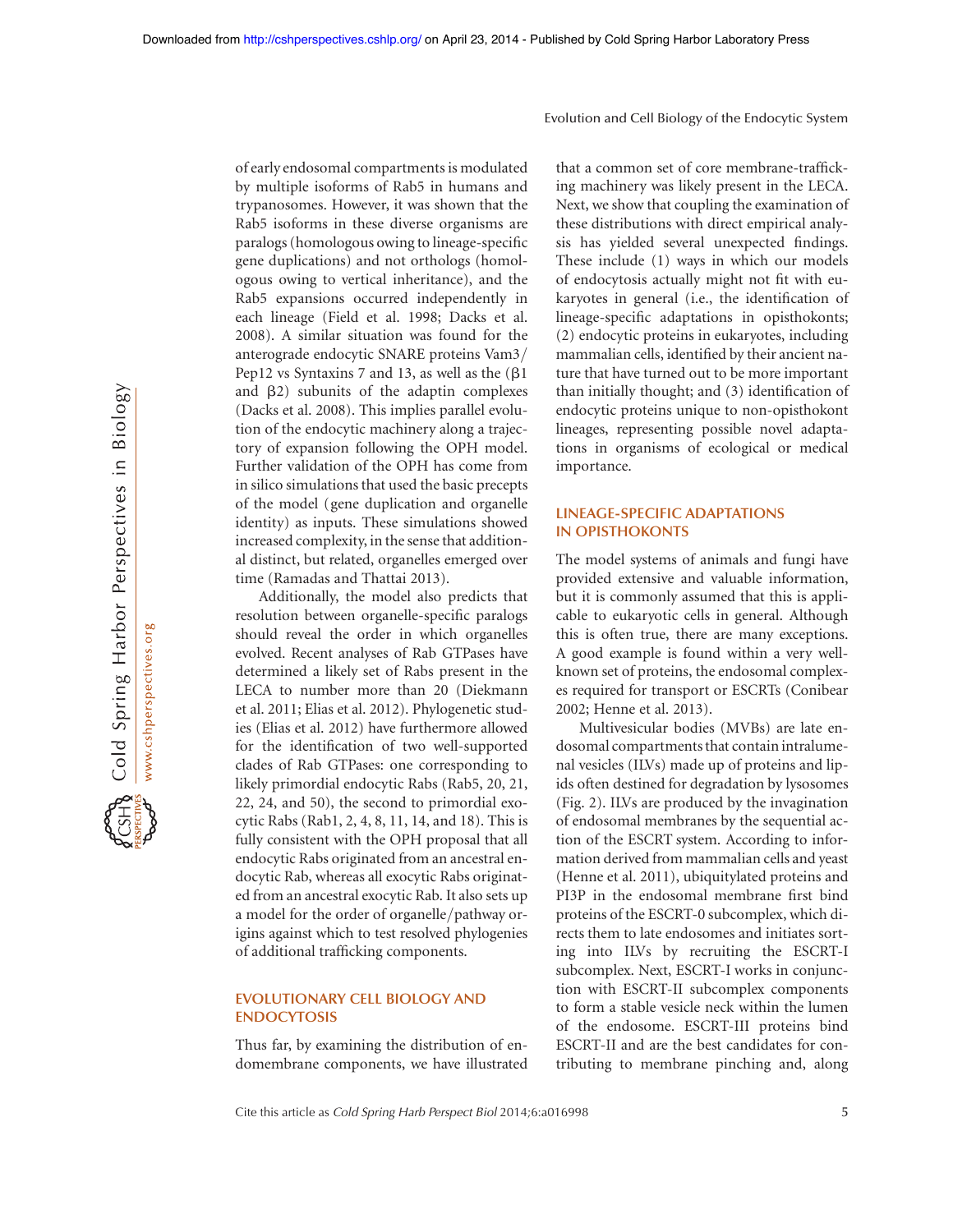with ESCRT-III-associated (e.g., Vps4) components, are responsible for ILV membrane scission. Several electron microscopy studies (Yang et al. 2004; Walker et al. 2006; Haas et al. 2007; Hurley 2008) have shown the existence of MVBlike organelles in diverse organisms, but until recently it was unknown if these organelles also used the same underlying molecular machinery.

Molecular evolutionary surveys of diverse eukaryotes for homologs of the various ESCRT components showed that ESCRT-I, -II, -III, and -III-associated are found in several organisms from each of the eukaryote supergroups (Field et al. 2007; Leung et al. 2008; Herman et al. 2011). The presence of the ESCRTs in all supergroups suggests that at least some features of ESCRT biology are therefore generalizable. To verify inferences drawn from their bioinformatic analyses, Leung et al. (2008) investigated the localization and endocytic involvement of Vps23 (Tsg101 in mammals) and Vps28, both ESCRT-I components, in the divergent excavate T. brucei. ESCRT-I localization (Fig. 3) and function is similar in T. brucei, and these proteins locate to late endosomal compartments, as has previously been reported in opisthokont model systems. The presence of MVBs in trypanosomes has been challenged recently, as has the role of Vps23 in turnover of ubiquitylated proteins (Silverman et al. 2013); this underscores the need for detailed analysis in divergent organisms because even when mapping apparently conserved functions, subtle differences in experimental approach or interpretation can lead to differing conclusions; in trypanosomes, MVB-like structures are rare, albeit with sufficient examples to indicate that such a compartment is most likely present. Additional studies in plants (Scheuring et al. 2012), Dictyostelium (Blanc et al. 2009), and Plasmodium (Yang et al. 2004) have confirmed the involvement of ESCRT proteins in the function of the MVB in diverse eukaryotes.

However, although the basic involvement of ESCRT machinery in MVB function is generalizable, the complete failure to identify components of ESCRT-0 from all organisms sampled outside the Opisthokonta (Leung et al. 2008; Herman et al. 2011) suggested that another mechanism must exist in eukaryotes for binding ubiquitylated cargo and recruiting ESCRT-I to endosomes. The Tom1 (Target of Myb protein 1) family of proteins comprises candidates that may perform this function. For example, a study using D. discoideum implicated DdTom1 as a potential component of an alternative ESCRT-0 complex (Blanc et al. 2009). This result is consistent with reports in metazoa showing that Tom1 family member Tom1L1 is recruited to MVBs and interacts with the ESCRT component Tsg101 (Puertollano 2005). By a compar-



Figure 3. Localization of components of the ESCRT machinery in trypanosomes. Two components of the ESCRT-I system were localized using ectopic expression of epitope-tagged versions of the relevant proteins. Tsg101/Vps23 (green) and Vps28 (red) are shown, together with the location of the nucleus (N) and kinetoplast (arrowhead), visualized with DAPI (blue). The region of the cell that contains essentially all of the endocytic apparatus is highlighted in the DAPI panel, and is clearly where both Tsg101 and Vps28 are localized. The absence of complete concordance between the two ESCRT factors suggests possible discrete targeting/functional differentiation of late endosome/MVB membranes in trypanosomes. Note that in trypanosomes there is a potential second Tsg101 paralog, which has not so far been investigated. Scale bar,  $2 \mu m$ . (For more details, see Leung et al. 2008 and Silverman et al. 2013.)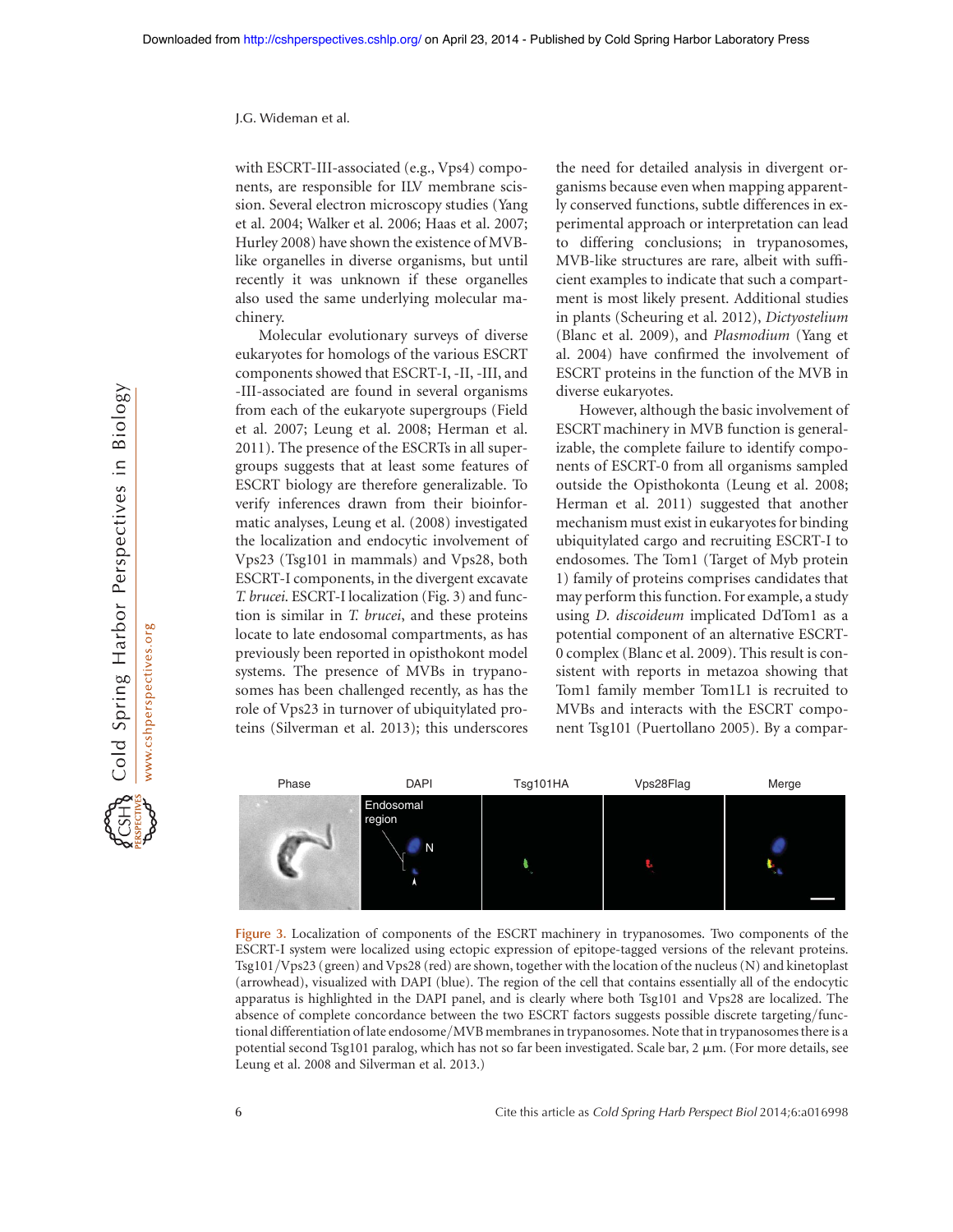ative genomic and phylogenetic analysis, it was shown that, whereas ESCRT-0 is lacking from all eukaryote lineages outside Opisthokonta, organisms from across eukaryotic diversity were found to encode at least one Tom1 family homolog (Herman et al. 2011). These findings indicate that Tom1 is an ancient protein, whereas the ESCRT-0 components are not, implying that a Tom1-based mode of ESCRT function may be the more general eukaryotic mechanism. Of course, additional functional analyses in diverse model organisms will be required to confirm and further characterize the role of Tom1 family proteins in sorting ubiquitylated cargo to MVBs.

### ANCIENT AND UNDERAPPRECIATED **PROTEINS**

The principle behind the prediction that Tom1 might be playing a role in ESCRT function is based on the premise that, if a protein has been retained for more than  $\sim$  1.5 billion years of evolution spanning eukaryotic history (Yoon et al. 2004), it is likely functionally important. Nowhere is this principle better illustrated than in the recent discoveryof the fifth adaptin complex.

The adaptin (AP) complexes comprise a group of evolutionarily related heterotetramers that are involved in various stages of membrane trafficking (for review, see Robinson 2004). All AP complexes consist of two large  $(\gamma/\delta/\alpha/\epsilon)$ subunits plus a medium  $(\mu)$  and a small  $(\sigma)$ subunit. It had been held, until recently, that there were only four such AP complexes, each with a unique cellular localization and function. The AP components are derived from a set of gene duplications that gave rise to the subunits specific to each complex and furthermore link the adaptins to the COPI complex of the early secretory system (Schledzewski et al. 1999). Importantly, with the exception of the  $\beta$ 1 and  $\beta$ 2 subunits discussed above, these gene duplications, by comparative genomics and phylogenetic evidence, occurred before the LECA (Boehm and Bonifacino 2001; Field et al. 2007; Dacks et al. 2008). This implies that the adaptins are both ancient and conserved features of the eukaryotic endocytic system. In addition to the de facto  $AP\mu$  subunits, there are several proteins in the human genome that contain  $\mu$ -homology domains (Boehm and Bonifacino 2001). Until recently, these proteins were poorly explored and thought to possibly represent adaptations arising out of the increased complexity of metazoans, despite their identification in Arabidopsis thaliana, which alternatively suggested a more general role (Boehm and Bonifacino 2001).

The presence of one of these  $\mu$ -homology proteins (MUDENG) in the genome of the freeliving excavate Naegleria gruberi (Fritz-Laylin et al. 2010) implied an ancient and potentially important functional role and prompted more intense study. A yeast two-hybrid screen identified an uncharacterized human protein, DKFZp761E198, with homology and predicted secondary structural similarity to the adaptin  $\beta$ subunits, as one of the potential MUDENG interactors (Hirst et al. 2011). In a separate highthroughput screen of proteins associated with the human disease hereditary spastic paraplegia (Słabicki et al. 2010), DKFZp761E198 interacted with four additional human proteins: SPG11, SPG15, C20orf29, and KIAA0415. The latter two showed distant homology and predicted structural similarity to the  $\gamma/\delta/\alpha/\epsilon$  proteins, respectively (Hirst et al. 2011). Tagged versions of the candidate  $\sigma$ 5 were shown to have a similar localization as the  $\mu$ 5 and  $\beta$ 5 subunits, as did SPG11 and SPG15 (Hirst et al. 2011, 2013). RNAi knockdowns of any of the four AP5 subunits or SPG11 and SPG15 resulted in similar phenotypes (Hirst et al. 2011, 2013). Recently, it has been shown that all six proteins can be coimmunoprecipitated in a complex with 1:1:1:1:1:1 stoichiometry (Hirst et al. 2013). Furthermore, SPG11 and SPG15 possess  $\alpha$ -solenoid domains, with a  $\beta$ propellor domain preceding the  $\alpha$ -solenoid, similar to the clathrin and COPI/COPII membrane-deformation subcomplexes (Hirst et al. 2013). Together these data are strongly suggestive that AP5 is a heterotetrameric adaptor complex, similar to the other APs, with SPG11 and 15 forming a membrane-deformation coat. Colocalization of tagged versions of the AP5 proteins with LAMP1 (Hirst et al. 2011, 2013)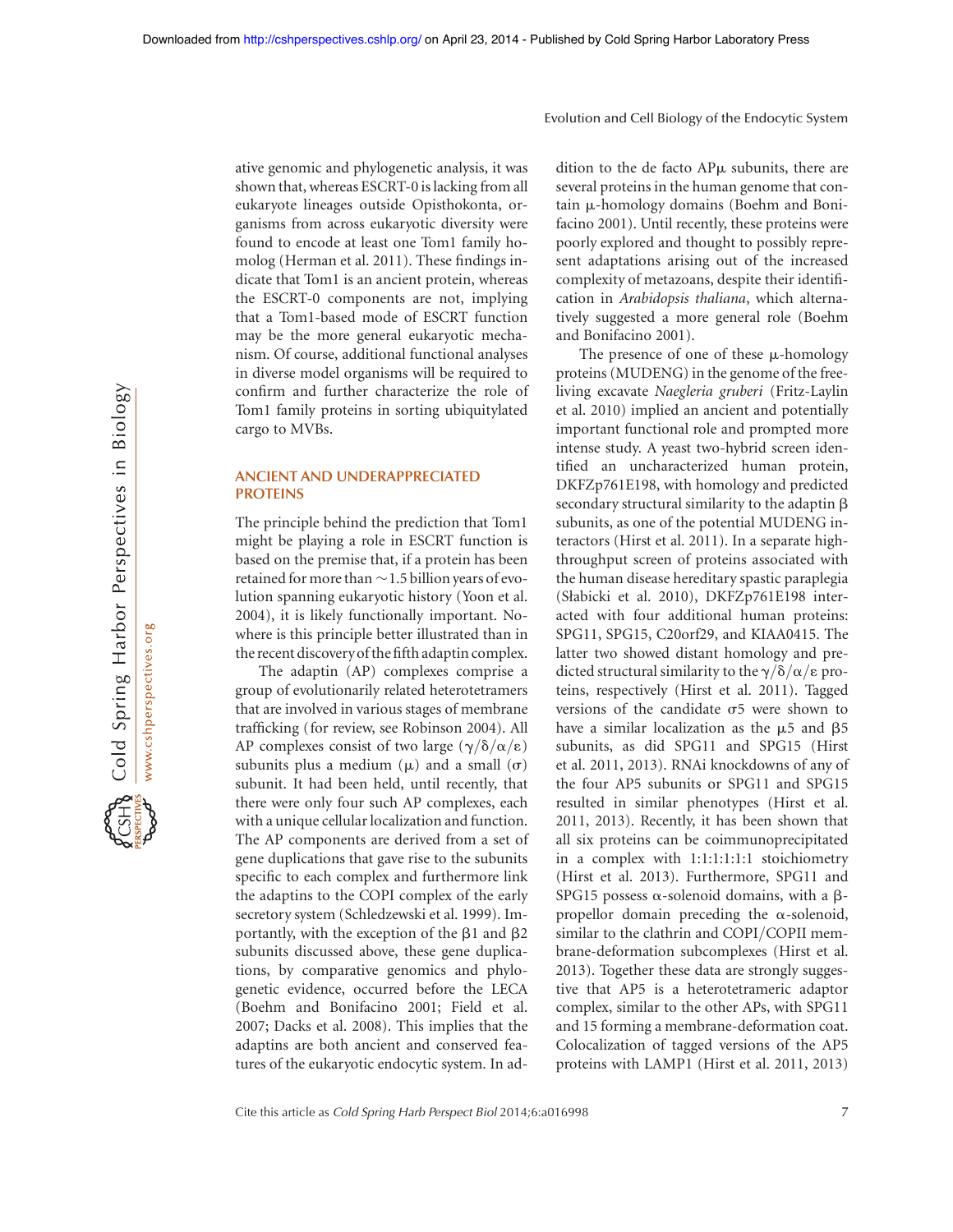suggests that AP5 may participate in the formation or regulation of late endosomes, a novel pathway for AP complex participation (Fig. 2).

The initial discovery of the protein  $\mu$ 5 in N. gruberi, humans, and plants suggested that the AP5 complex is much more widespread than originally imagined, but how widespread? Comparative genomics and confirmation by phylogenetics (Hirst et al. 2011) allowed for the identification of AP5 components plus SPG11 and SPG15 in at least two organisms in every eukaryote supergroup including D. discoideum, N. gruberi, A. thaliana, and T. gondii, suggesting that AP5 was likely present in the LECA. At the same time, absence of AP5 and SPG11/SPG15 from many diverse taxa suggests that, although the AP5 complex is ancient, it has been lost independently numerous times.

In this case, a broad distribution in eukaryotes highlighted a protein complex with a function in animal cells, prompting experiments that give a first glimpse into the cell biology underlying at least two human diseases (Hirst et al. 2012). However, there might be proteins absent in animals but present in the remaining diversity of eukaryotes. These could be ancient factors inherited from the eukaryotic ancestor but lost in our particular lineage. Such factors not only allow us to glimpse the complexityof our cellular past and how it has evolved, but also they provide opportunities to better understand and potentially manipulate the biology of parasites, crops, or ecologically important organisms. Although not necessarily endocytic proteins, examples of membrane-trafficking proteins with precisely this distribution (Fig. 1) have recently been reported. Analysis of both Rab proteins and their TBC-GAPs identified several uncharacterized Rab and Rab-GAP homologs that are ancient but without homologs in humans (Elias et al. 2012; Gabernet-Castello et al. 2013). Finally, an analysis of the ArfGAP protein family (Schlacht et al. 2013) expanded the number of subfamilies from 10 to 11, with the new subfamily (ArfGAPC2) being absent from humans but present in diverse eukaryotic lineages, including plants and important agricultural pathogens like oomycetes.

### LINEAGE-SPECIFIC ENDOCYTIC FACTORS IN NON-OPISTHOKONTS

One of the limitations to a comparative understanding of endocytosis is experimental sampling bias, and this bias is rather pronounced. The most important biological model systems are mammalian cells and S. cerevisiae, with minor parts being played, up until now, by a few other organisms. The dominance of molecular cell biology by opisthokont taxa has the consequence of asymmetry, such that it is comparatively easy to find novel opisthokont components, for example, ESCRT-0, but substantially more demanding to uncover unique factors or systems in the remaining supergroups, or even to pin down the precise mechanisms by which homologous components might operate. This requires careful molecular cell biology without the benefits of easily available resources such as antibodies or genetics. Nonetheless, this difficult work is not only possible, but can yield exciting insights.

Some "unique" endocytic factors may actually represent novel paralogs of protein families. These paralogs can be identified by using similar methods to those that identified the ancient proteins described above (like ArfGAPC2), which are absent from opisthokonts. However, without molecular cell biological characterization, an exact functional context is lacking. For example, sortilins are, as their name implies, proteins with an intimate involvement in protein sorting. They are widely conserved as a class (Koumandou et al. 2011), but there is significant variation in their domain organization across the eukaryotes, and they participate in many trafficking steps. One class is involved in regulated secretion in mammalian cells and has been implicated in diabetes (Bogan 2012). In Tetrahymena thermophila, sortilins also contribute to the regulated exocytosis performed by mucocysts, specialized exocytic structures (Briguglio et al. 2013). However, it is significant that in both Homo sapiens and T. thermophila the sortilins involved in regulated secretion are not direct orthologs, but distinct paralogs, conceptually similar to the lineage-specific Rab5 expansions discussed above.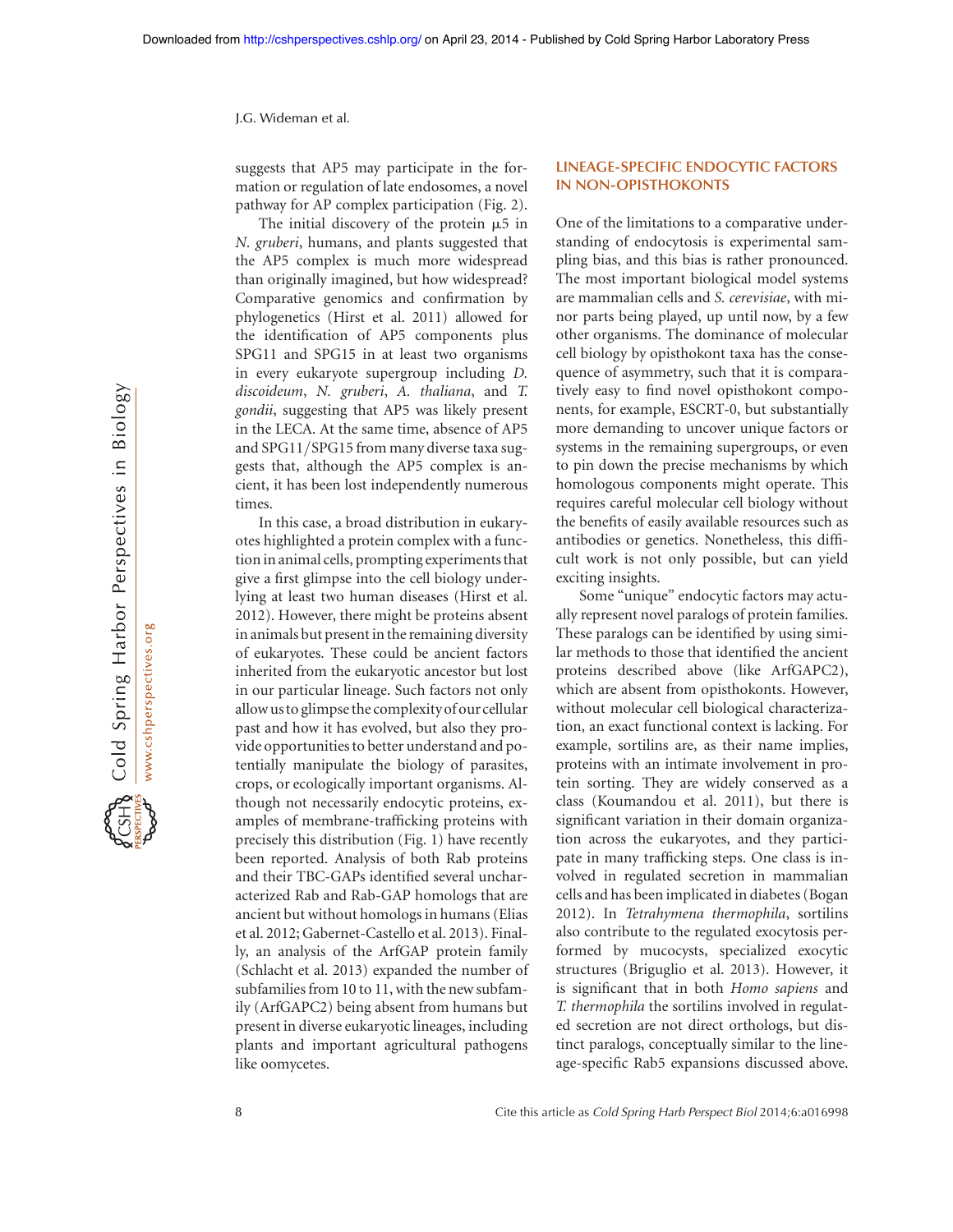This, then, is a fine example of coalescing function, albeit not a full convergent evolution. Interestingly, similar findings have also been reported for the role of dynamin in endocytosis in the ciliate model and supported by homology searching (Elde et al. 2005; Field et al. 2007). However, in the absence of well-sampled and resolved phylogenies of the greater dynamin family, as well as a highly detailed and orthogonal dissection of the endocytic pathways of organisms where dynamin is suspected to not play a role, for example, in trypanosomes (Morgan et al. 2004), the evolution of the dynamin family and its association with endocytosis remains an exciting area to be better explored.

Other endocytic factors might truly lack any form of homologs in opisthokonts, or may lie beyond detection by current bioinformatic methods. Such a crucial example comes from T. brucei. Here there is a well-characterized, single mode of clathrin-dependent endocytosis (Field and Carrington 2009), as well as clear divergence from most organisms in that the African trypanosome lacks AP2 (Manna et al. 2013), a major clathrin-interaction hub that organizes multiple protein complexes and binds to cargo. In the absence of AP2 it is questionable if the mechanisms that subtend clathrin endocytosis are conserved, and direct investigation of this process by proteomics of clathrininteracting proteins reveals a substantial cohort of trypanosome-specific proteins (Adung'a et al. 2013). These trypanosome-specific factors likely operate within the system together with clearly conserved components.

What both of these studies highlight, by rather distinct approaches, is that what superficially may appear to be an example of conservation of function, that is, sortilin-mediated regulated secretion or clathrin-mediated endocytosis, may, in fact, be a rather distinct process when considered from an evolutionary context and at the level of molecular mechanism. This may indicate some constraints on how these various trafficking steps can operate, as well as suggest that aspects of cellular physiology may be even more divergent between supergroups than we have assumed or imagined.

### CONCLUDING REMARKS AND FUTURE DIRECTIONS

We began this article with the question of whether endocytic processes are truly homologous or are, instead, an example of convergence. As our examples attest, the answer is that both scenarios are in operation. A major portion of the endocytic machinery is common to eukaryotes, passed down from the LECA more than a billion years ago. However, there are subtleties and innovations that have occurred in diverse lineages, including the ones on which we often base our understanding of cell biology.

Each species has a unique evolutionary history and has thus become uniquely adapted to its particular ecological niche. Thus, generalizations between even relatively closely related organisms should be taken with caution. To fully understand the diversity of life, we must develop a cohort of more diverse model organisms. The establishment of an organism as a model requires the coalescence of many things, and which can become self-reinforcing as resources are accumulated, a sort of natural selection in itself. However, we should be open to the possibility that not all of the models have been optimally chosen in terms of the biological questions that can be addressed, but additional considerations, such as disease impact, are major contributors behind their development. It is also possible that certain organisms that have served extremely well can effectively become exhausted, and that the uncovering of novel biology requires a move into additional systems to reinvigorate discovery. Of course, it is impractical to study every cellular phenomenon in every organism, but our current popular models only span, at most, one-sixth of the full diversity of eukaryotes (see Fig. 1). Fortunately, some less-familiar organisms (e.g., the ciliate T. thermophila, the apicomplexan T. gondii, the slime mold D. discoideum, the kinetoplastid T. brucei, and the plant A. thaliana) have developed or are currently developing into experimentally tractable model organisms, from which informative data can be collected to complement the inferences derived from comparative genomics. These two methodologies can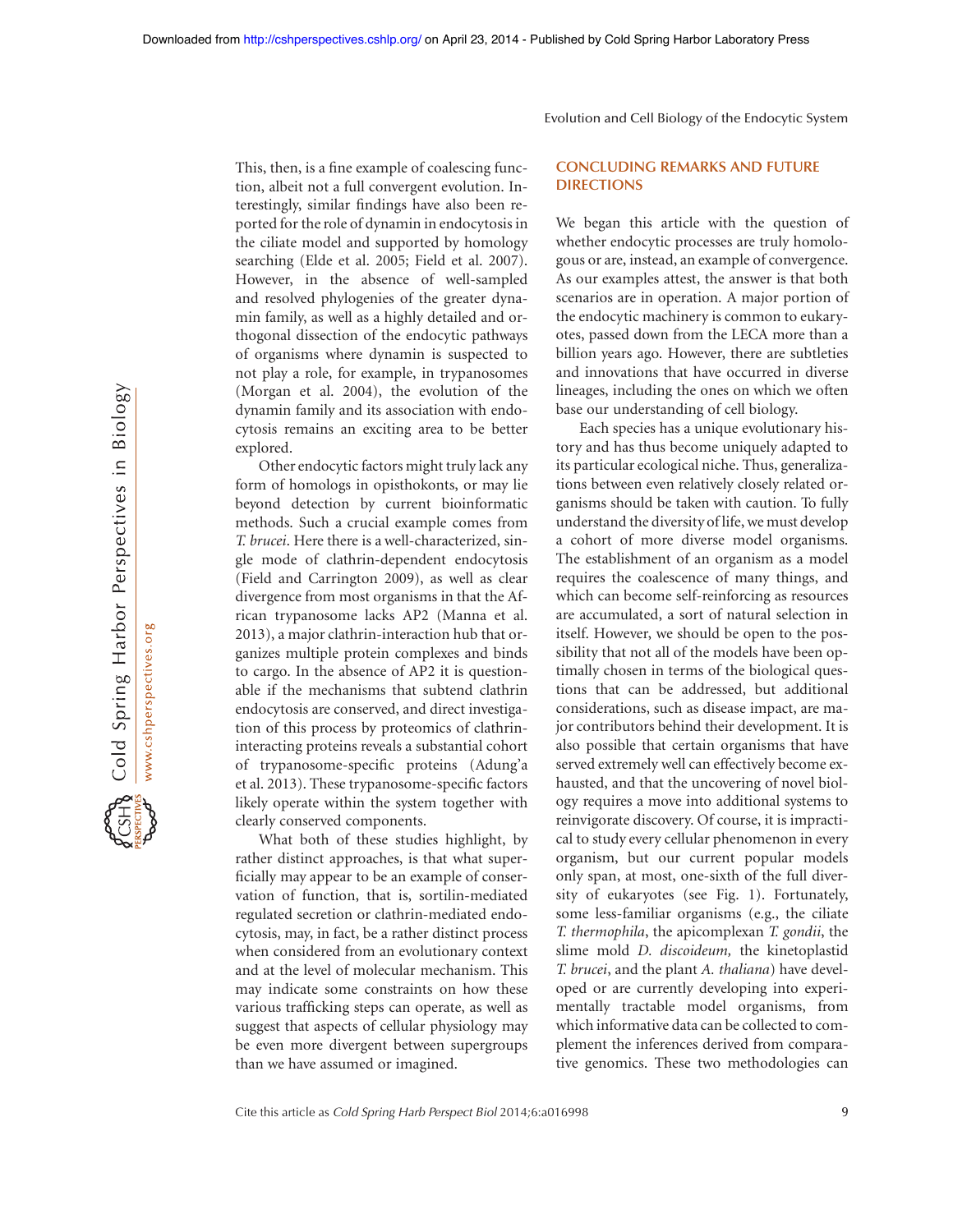reinforce and iteratively promote one another as we explore the novel and conserved cell biology of the endocytic system.

Broadening the scope of analysis to models outside the standard animal/fungal set and taking an evolutionary perspective has been valuable for the understanding of endocytosis. This same principle, of finding homologies and making comparisons, can also be applied to other organelles, with interesting work now showing functional insight between endolysosomes and the secretory granules of ecologically important organisms like ciliates (Elde et al. 2005) and dinoflagellates (Gubbels and Duraisingh 2012) and medically important organisms like the malaria parasite Plasmodium spp. or the related parasite T. gondii (Gubbels and Duraisingh 2012; Klinger et al. 2013). Finally, the clear structural relationships that have emerged for the paralogous Rab and SNARE families, and which provided some of the impetus for the OPH, have clearly been of great utility. However, even more fundamental connections can be drawn in this manner and were encapsulated by the protocoatomer hypothesis, which was originally inspired by the recognition of similar folds between clathrin and nuclear pore proteins (Devos et al. 2004). This view has been extended, and confirmed by many subsequent studies, and provided a mechanism that unites membrane deformation activities in vesicle coats, the flagellum, and the nuclear envelope. Furthermore, the proto-coatomer insight suggests that although paralogy was easy to recognize for Rabs and SNAREs, deep evolutionary relationships may require more structure-based methodology; the implication is that additional connections between systems, as now being shown for the tethers and vesicle coats (Dokudovskaya et al. 2009), probably await to be uncovered.

The evolutionary cell biology approach is not just applicable to endocytosis or membrane trafficking but a powerful strategy right across cell biology. Although this article has given some examples of the types of discoveries made in endocytic machinery, as the conceptual shift of adding comparative context to elegant in-depth work in tractable model organisms is taken on in diverse areas, the benefits to understanding both evolutionary and functional cell biology are very exciting to anticipate.

### ACKNOWLEDGMENTS

We thank A. Turkewitz for useful discussions and for sharing data before publication. Thanks also to L. Barlow for assistance with Figure 2. This work is supported by a Natural Sciences and Engineering Research Council discovery grant to J.B.D. and by grants  $090007/Z/09/Z$ and MR/K008749/1 from the Wellcome Trust and the Medical Research Council, respectively, to M.C.F. J.B.D. is the Canada Research Chair in Evolutionary Cell Biology.

### **REFERENCES**

\*Reference is also in this collection.

- Adl SM, Simpson AG, Lane CE, Lukeš J, Bass D, Bowser SS, Brown MW, Burki F, Dunthorn M, Hampl V, et al. 2012. The revised classification of eukaryotes. J Eukaryot Microbiol 59: 429–493.
- Adung'a VO, Gadelha C, Field MC. 2013. Proteomic analysis of clathrin interactions in trypanosomes reveals dynamic evolution of endocytosis. Traffic 14: 440–457.
- Blanc C, Charette SJ, Mattei S, Aubry L, Smith EW, Cosson P, Letourneur F. 2009. Dictyostelium Tom1 participates to an ancestral ESCRT-0 complex. Traffic 10: 161–171.
- Boehm M, Bonifacino JS. 2001. Adaptins: The final recount. Mol Biol Cell 12: 2907–2920.
- Bogan JS. 2012. Regulation of glucose transporter translocation in health and diabetes. Annu Rev Biochem 81: 507 –532.
- Briguglio JS, Kumar S, Turkewitz AP. 2013. Lysosomal sorting receptors are essential for secretory granule biogenesis in Tetrahymena. J Cell Biol 203: 537–550.
- Brodsky FM, Thattai M, Mayor S. 2012. Evolutionary cell biology: Lessons from diversity. Nat Cell Biol 14: 651.
- Burki F, Okamoto N, Pombert JF, Keeling PJ. 2012. The evolutionary history of haptophytes and cryptophytes: Phylogenomic evidence for separate origins. Proc Biol Sci 279: 2246–2254.
- Cavalier-Smith T. 1987. Eukaryotes with no mitochondria. Nature 326: 332-333.
- Cavalier-Smith T. 2002. The phagotrophic origin of eukaryotes and phylogenetic classification of Protozoa. Int J Syst Evol Microbiol 52: 297 –354.
- Conibear E. 2002. An ESCRT into the endosome. Mol Cell 10: 215–216.
- Dacks JB, Doolittle WF. 2002. Novel syntaxin gene sequences from Giardia, Trypanosoma and algae: Implications for

10 Cite this article as Cold Spring Harb Perspect Biol 2014;6:a016998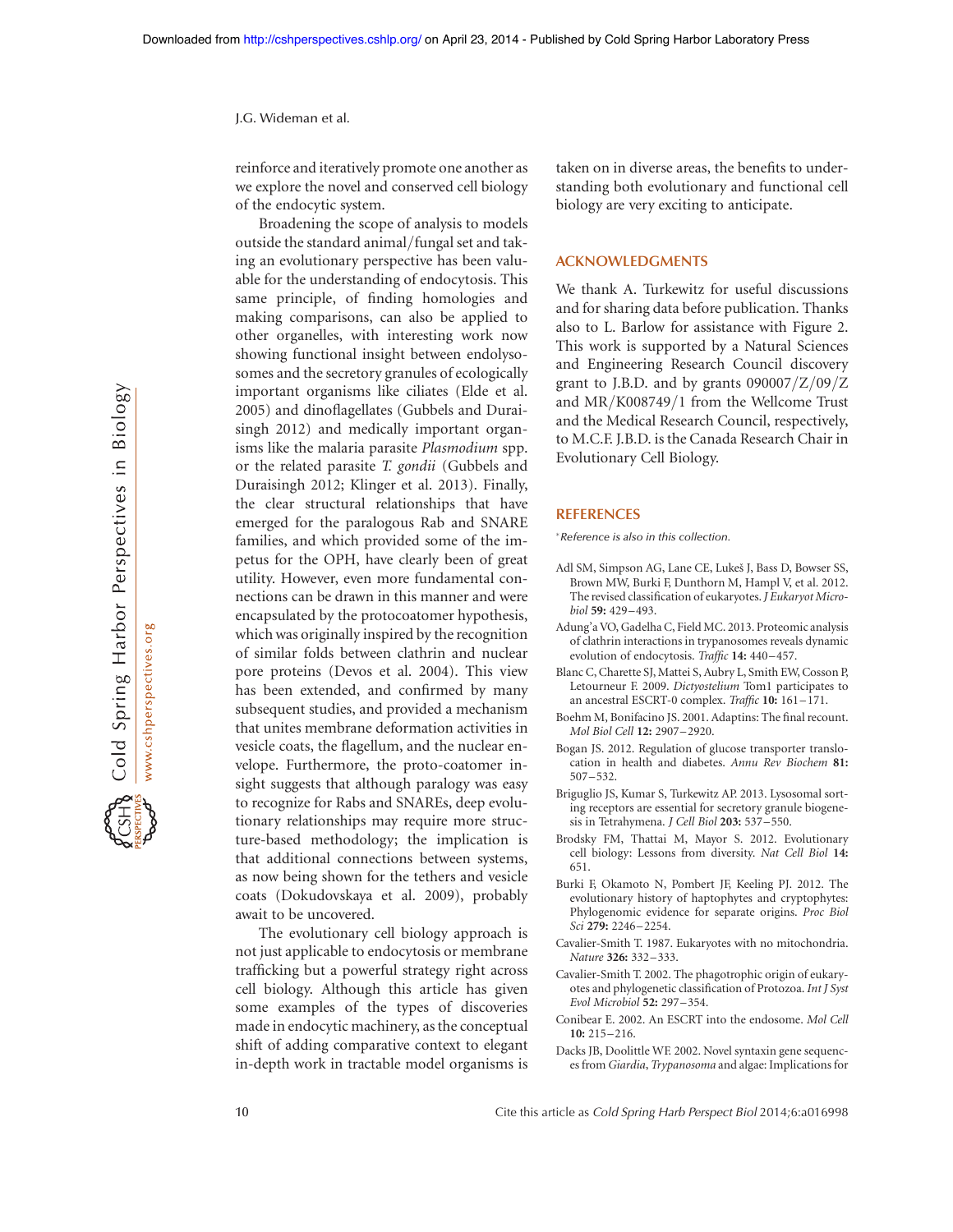the ancient evolution of the eukaryotic endomembrane system. J Cell Sci 115: 1635–1642.

- Dacks JB, Doolittle WF. 2004. Molecular and phylogenetic characterization of syntaxin genes from parasitic protozoa. Mol Biochem Parasitol 136: 123–136.
- Dacks JB, Field MC. 2007. Evolution of the eukaryotic membrane-trafficking system: Origin, tempo and mode. J Cell Sci 120: 2977-2985.
- Dacks JB, Poon PP, Field MC. 2008. Phylogeny of endocytic components yields insight into the process of nonendosymbiotic organelle evolution. Proc Natl Acad Sci 105: 588–593.
- Devos D, Dokudovskaya S, Alber F, Williams R, Chait BT, Sali A, Rout MP. 2004. Components of coated vesicles and nuclear pore complexes share a common molecular architecture. PLoS Biol 2: e380.
- Diekmann Y, Seixas E, Gouw M, Tavares-Cadete F, Seabra MC, Pereira-Leal JB. 2011. Thousands of rab GTPases for the cell biologist. PLoS Comput Biol 7: e1002217.
- Dokudovskaya S, Waharte F, Schlessinger A, Pieper U, Devos DP, Cristea IM, Williams R, Salamero J, Chait BT, Sali A, et al. 2009. A conserved coatomer-related complex containing Sec13 and Seh1 dynamically associates with the vacuole in Saccharomyces cerevisiae. Mol Cell Proteomics 10: M110.006478.
- Elde NC, Morgan G, Winey M, Sperling L, Turkewitz AP. 2005. Elucidation of clathrin-mediated endocytosis in Tetrahymena reveals an evolutionarily convergent recruitment of dynamin. PLoS Genet 1: e52.
- Elias M, Brighouse A, Gabernet-Castello C, Field MC, Dacks JB. 2012. Sculpting the endomembrane system in deep time: High resolution phylogenetics of Rab GTPases. J Cell Sci 125: 2500–2508.
- Field MC, Carrington M. 2009. The trypanosome flagellar pocket. Nat Rev Microbiol 7: 775 –786.
- Field H, Farjah M, Pal A, Gull K, Field MC. 1998. Complexity of trypanosomatid endocytosis pathways revealed by Rab4 and Rab5 isoforms in Trypanosoma brucei. J Biol Chem 273: 32102–32110.
- Field MC, Gabernet-Castello C, Dacks JB. 2007. Reconstructing the evolution of the endocytic system: Insights from genomics and molecular cell biology. Adv Exp Med Biol 607: 84–96.
- Fritz-Laylin LK, Prochnik SE, Ginger ML, Dacks JB, Carpenter ML, Field MC, Kuo A, Paredez A, Chapman J, Pham J, et al. 2010. The genome of Naegleria gruberi illuminates early eukaryotic versatility. Cell 140: 631– 642.
- Gabernet-Castello C, O'Reilly AJ, Dacks JB, Field MC. 2013. Evolution of Tre-2/Bub2/Cdc16 (TBC) Rab GTPase-activating proteins. Mol Biol Cell 24: 1574–1583.
- Gubbels MJ, Duraisingh MT. 2012. Evolution of apicomplexan secretory organelles.Int J Parasitol 42: 1071–1081.
- Haas TJ, Sliwinski MK, Martinez DE, Preuss M, Ebine K, Ueda T, Nielsen E, Odorizzi G, Otegui MS. 2007. The Arabidopsis AAA ATPase SKD1 is involved in multivesicular endosome function and interacts with its positive regulator LYST-INTERACTING PROTEIN5. Plant Cell 19: 1295–1312.
- Hampl V, Hug L, Leigh JW, Dacks JF, Lang BF, Simpson AG, Roger AJ. 2009. Phylogenomic analyses support the

monophyly of Excavata and resolve relationships among eukaryotic supergroups. Proc Natl Acad Sci 106: 3859– 3864.

- Henne WM, Buchkovich NJ, Emr SD. 2011. The ESCRT pathway. Dev Cell 21: 77–91.
- ! Henne WM, Stenmark H, Emr SD. 2013. Molecular mechanisms of the membrane scultpting ESCRT pathway. Cold Spring Harb Perspect Biol 5: a016766.
- Herman EK, Walker G, van der Giezen M, Dacks JB. 2011. Multivesicular bodies in the enigmatic flagellate Breviata anathema and the evolution of ESCRT-0. J Cell Sci 124: 613 –621.
- Hirst J, Barlow LD, Francisco GC, Sahlender DA, Seaman MN, Dacks JB, Robinson MS. 2011. The fifth adaptor protein complex. PLoS Biol 9: e1001170.
- Hirst J, Irving C, Borner GH. 2012. Adaptor protein complexes AP4 and AP5: New players in endosomal trafficking and progressive spastic paraplegia. Traffic 14: 153 –164.
- Hirst J, Borner GH, Edgar J, Hein MY, Mann M, Buchholz F, Antrobus R, Robinson MS. 2013. Interaction between AP5 and the hereditary spastic paraplegia proteins SPG11 and SPG15. Mol Biol Cell 24: 2558–2569.
- Hurley JH. 2008. ESCRT complexes and the biogenesis of multivesicular bodies. Curr Opin Cell Biol 20: 4 –11.
- Klinger CM, Nisbet RE, Ouologuem DT, Roos DS, Dacks JB. 2013. Cryptic organelle homology in apicomplexan parasites: Insights from evolutionary cell biology. Curr Opin Microbiol 16: 424–431.
- Koumandou VL, Klute MJ, Herman EK, Nunez-Miguel R, Dacks JB, Field MC. 2011. Evolutionary reconstruction of the retromer complex and its function in Trypanosoma brucei. J Cell Sci 124: 1496–1509.
- Koumandou VL, Wickstead B, Ginger ML, van der Giezen M, Dacks JB, Field MC. 2013. Molecular paleontology and complexity in the last eukaryotic common ancestor. Crit Rev Biochem Mol Biol 48: 373–396.
- Lee JJ, Leedale GF, Bradbury P, eds. 2000. Illustrated guide to the protozoa, 2nd ed. Society of Protozoologists (International Society of Protistologists), Allen Press, Lawrence, KS.
- Leung KF, Dacks JB, Field MC. 2008. Evolution of the multivesicular body ESCRT machinery; retention across the eukaryotic lineage. Traffic 9: 1698-1716.
- Manna PT, Kelly S, Field MC. 2013. Adaptin evolution in kinetoplastids and emergence of the variant surface glycoprotein coat in African trypanosomatids. Mol Phylogenet Evol 67: 123 –128.
- Morgan GW, Goulding D, Field MC. 2004. The single dynamin-like protein of Trypanosoma brucei regulates mitochondrial division and is not required for endocytosis. J Biol Chem 279: 10692–10701.
- Mowbrey K, Dacks JB. 2009. Evolution and diversity of the Golgi body. FEBS Lett 583: 3738–3745.
- Pereira-Leal JB, Seabra MC. 2001. Evolution of the Rab family of small GTP-binding proteins. J Mol Biol 313: 889– 901.
- Puertollano R. 2005. Interactions of TOM1L1 with the multivesicular body sorting machinery. J Biol Chem 280: 9258–9264.

Cite this article as Cold Spring Harb Perspect Biol 2014;6:a016998 11